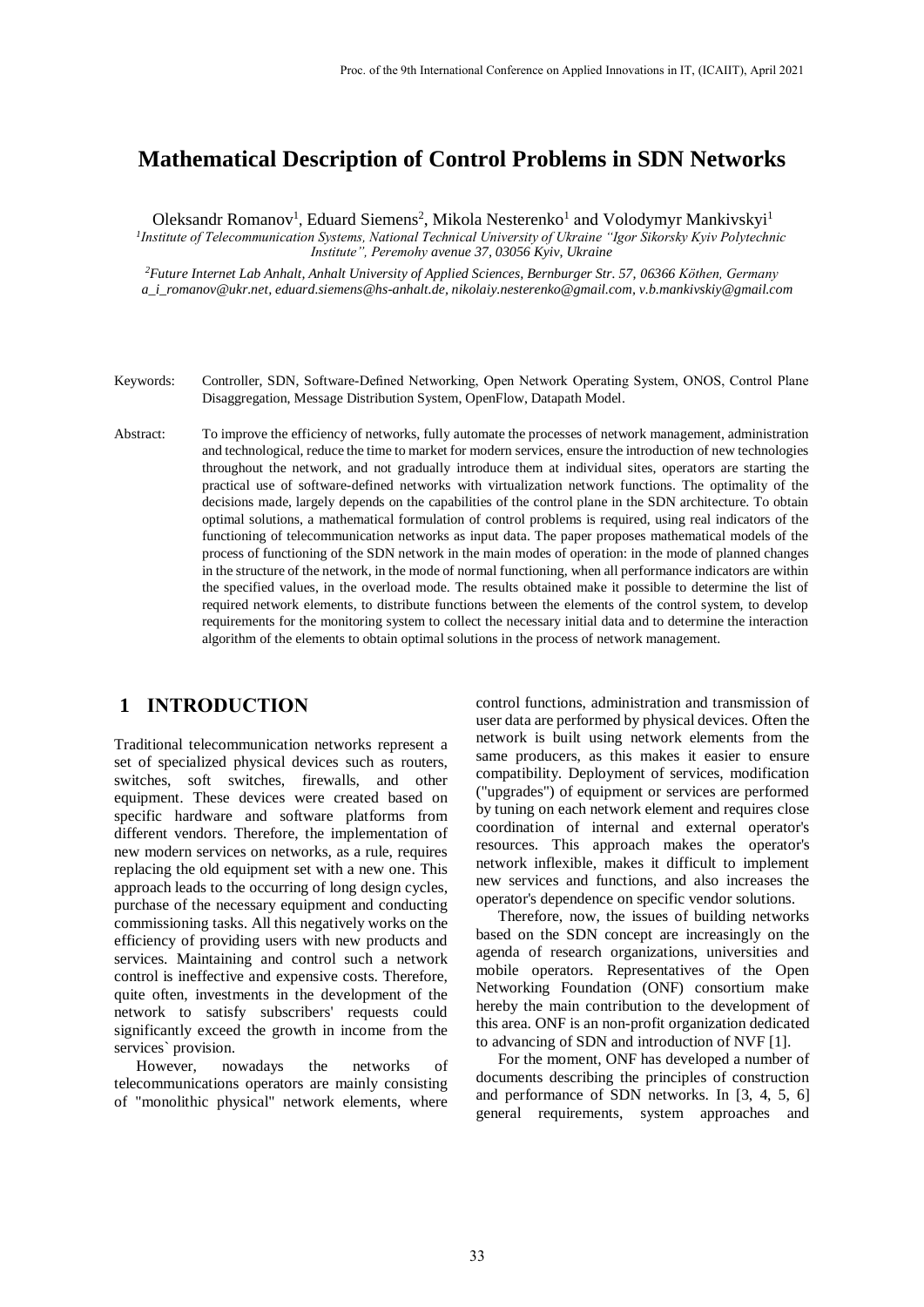and performance of SDN networks. In [3, 4, 5, 6] general requirements, system approaches and generalized architecture of SDN networks are reviewed. In works [2, 7, 8, 11] tasks and features of the protocols used in solving various problems in SDN networks are considered. Ins [9, 10, 12] the features of the construction of SDN network elements and the order of their interaction in the process of maintaining traffic flows are described. In [3, 4, 5, 6, 14] the principles of constructing an optical transport network and are given recommendations to provide the safety of their operation are considered. The most complete and systematized material is presented in [8, 9]. In articles [10, 11, 12, 13] various aspects of servicing information flows are investigated and focused on the need to meet the requirements for providing network security.

It should be noted that most of the research work focus on the ways of practical implementation of SDN principles during network deployment. Also considered are possible structure and order of interaction of the main elements of the network, such as a controller and a switch. At the same time, one of the most difficult and important issues in SDN networks is to provide the solution of managing problems under different operating conditions. The solution of these tasks can be assigned both to the controller or network operating system, and to control applications located in the control plane. In this research, possible formulations of control problems and their formalized representation as mathematical models (equations) shall be analyzed.

## **2 SDN MANAGEMENT TASKS**

Native existing telecommunications networks based on "monolithic physical" elements are forcing an increasing number of telco operators to take part in the development of the ONF consortium. They develop experimental areas of the network in which studies of the practical availability of any given solution are carried out.

#### **2.1 Analyses of SDN Requirements**

Let's consider what requirements telecom operators impose on networks based on SDN technology:

Improve operational efficiency:

- provide flexibility and scalability of the entire operator's network;
- fully automate the processes of performing operations, administration (Management) and maintenance, OAM;
- solve the problems of dynamic control of traffic flows in real time, in accordance with the current state of network resources;
- operatively create the necessary types of services what require the combined usage of several services.

Transform business models:

- reduce the output time of modern services to market;
- provide that innovations are quickly extended across the entire network, rather than being set in across the network sections;
- quickly and efficiently create and provide demanded services (Agile);
- $\blacksquare$  increase the quality of the process of providing services to end users.

All this is achieved through the implementation of new approaches to the building of SDN networks, specifically:

- separating the control plane from the data plane;
- providing programmability of the level of control of network resources, computing resources, resources data storage and service orchestration;
- providing the ability to virtualize most types of equipment and system network functions;
- implementation of providing users with the same set of services, regardless of whether a set of physical devices is used for this or their representation in the form of virtual machines;
- unification of protocols and automation of solving problems of network elements` configuration;
- providing an individual mechanism for administration and allocation of resources in the network upon request of various services and functions;
- automation of management processes in the deployment of network elements and business processes.

Assurance the conditions for meeting these requirements will allow creating telecommunication networks with high efficiency and competitive ability at the telecommunications market.

#### **2.2 Components of SDN Architecture**

Let's analyze the components of the SDN network architecture, which are defined in ONF TR-502 [3]. At the same time, focus will be on the elements that are directly involved in the management process. As far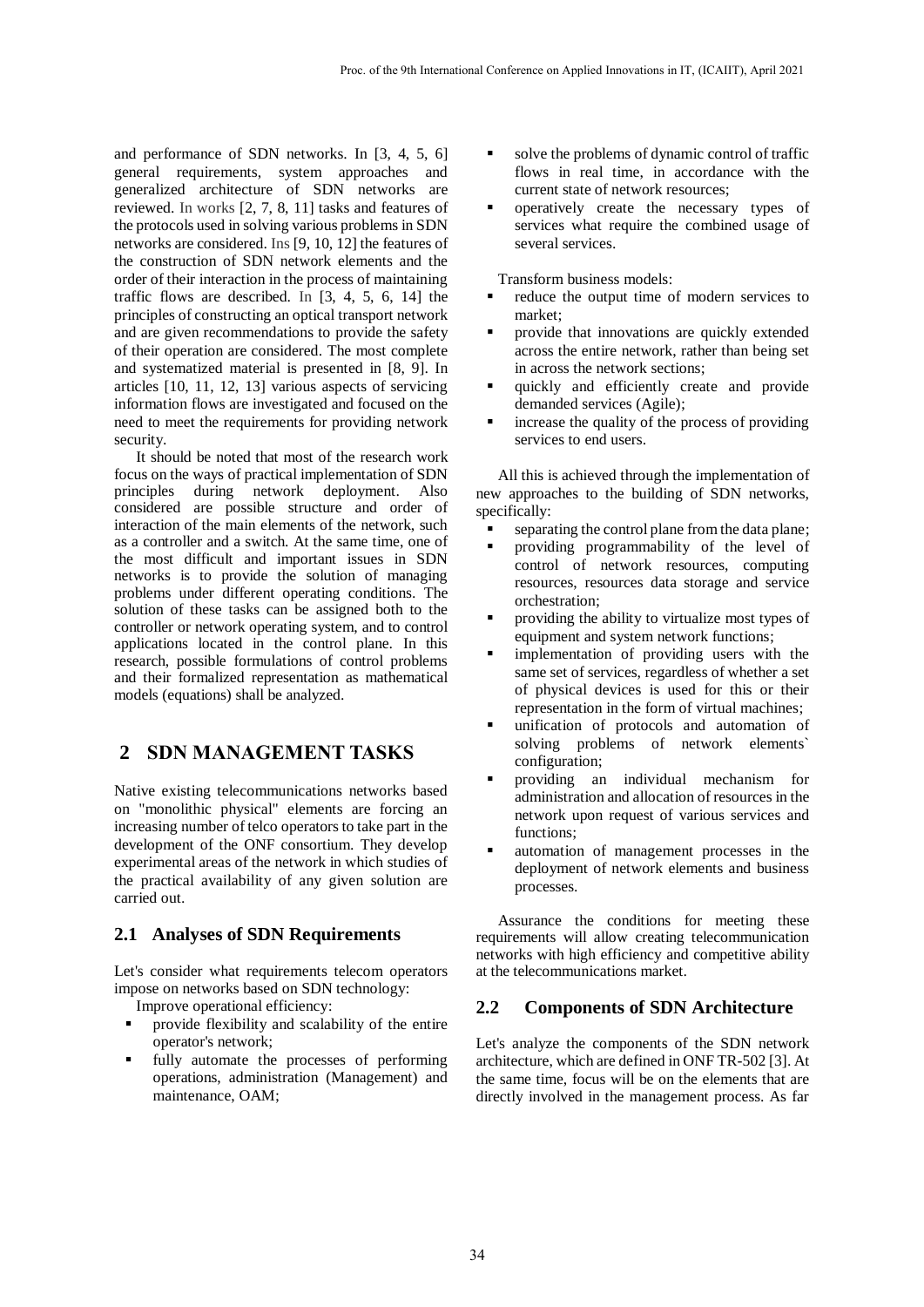as, at the present stage, SDN networks will operate in the environment of traditional networks, we will consider an architecture that takes this factor into account (Figure 1). We will also take into account the possibility of interference in the control process of a human operator.



Figure 1: SDN with function management.

At Figure 1 are showed the following main components of SDN:

- data plane;
- controller plane;
- application plane;
- management plane.

The data plane consists of one or more network elements. Each element contains a set of resources for forwarding or processing traffic. Resources are abstractions of the basic physical capabilities of an element. The data plane interacts with the control plane through southbound interfaces, often called as SBI.

The application plane can contain one or more applications. Each application has exclusive control over the set of resources provided by one or more SDN controllers. Applications can:

- **i** interact with each other directly;
- act as SDN controller;
- place their network requirements on the controller plane through northbound interfaces, often called NBI.

The control plane consists of a set of SDN controllers. Each SDN controller manages a set of resources for one or more network elements in the data plane. The minimum functionality of an SDN controller should provide:

- processing application requests that are assigned to it;
- isolate applications' work from each other. For this the SDN controller can communicate with other SDN peer-to-peer controllers;
- respond to network accidents to restore normal operation after a failure;
- manage the competing requirements of different applications.

An independent element of the architecture is the management functional block. This block provides for the possibility of intervention in the control process of a human operator. It can be used:

- **for initial configuration of network elements;**
- when assigning areas controlled by different SDN controllers;
- to configure the SDN area controller.

At the controller level, the human operator can set up:

- policies that define the scope of control that are provided to SDN applications;
- limits of allocated resource;
- list of system parameters to be monitored.

At the application level, the human operator usually configures:

- contracts and service level agreements (SLA);
- algorithms for solving control problems;
- device priority level when solving problems together.

At all levels of control, human-operator sets up a security policy that allows distributed functions to communicate safely with each other.

#### **2.3 Components of SDN Architecture**

To solve management issues, it is necessary to have elements that collect information, analyze it, make decisions and communicate commands to executive agents. These elements in the SDN architecture are agents and coordinators.

At Figure 2 are showed the agents and coordinators in the SDN controller and network elements.

Agents support the concept of sharing (co-use) or virtualizing default (essential) resources. For example, agents own next information:

- which network elements ports are monitored by SDN;
- which elements of the virtual network are open for SDN applications;
- how to isolate the service of one client from another one.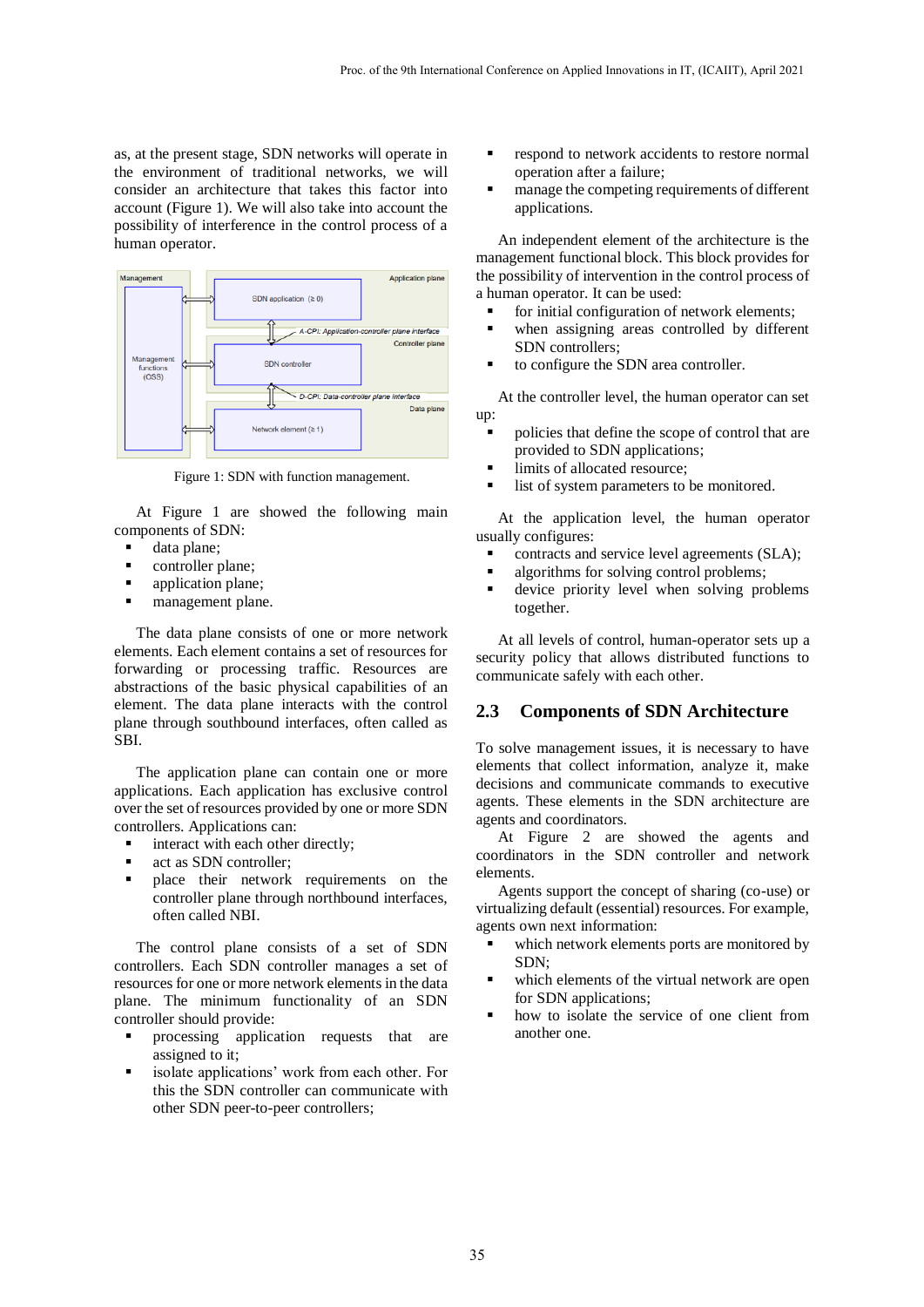

Figure 2: Agents and Coordinators in SDN Architecture.

In the SDN controller, different agents can control the network at different levels of abstraction and provide the execution of different set of functions. The purpose of the SDN control logic is to:

- provide arbitration between the network requirements of all SDN applications;
- develop a set of instructions for a network element (NE) and implement them through NE agents.

Coordinators in the NE and SDN controller establish specific resources and policies to customer from the human operator. Multiple agents can exist on any network element and SDN controller. But there is only one logical control interface. Therefore, at any time, only one coordinator works per one network element or an SDN controller.

### **3 FORMALIZED STATEMENT OF CONTROL ISSUES FORMED ON THE CONTROLLER PLANE**

The functioning of SDN networks requires constant management of its elements. In this case, the nature of the tasks to be solved can be considered in different conditions as:

- planned deployment or deployment of SDN network;
- normal operation mode of the SDN network;
- functioning of SDN networks in extreme situations (case).

For each of the above-mentioned conditions can be earmarked specific groups of control tasks. So, for the first case, the group of management tasks with a planning-changing structure should include:

- analysis of the plan of deployment, rolling up or reorganization of the network;
- analysis of an existing, or required (when deploying), or becoming free (rolling up) network resource;
- analysis of requirements for quality of service QoS and network bandwidth;
- formation of a load distribution plan (LDP);
- making decisions on the distribution of the network resource, providing the implementation of the LDP with minimal time, material-technical and other types of costs;
- formation of teams for network elements that implement the decisions.

The tasks of this group can be solved in the controller plane or assigned to applications. It should be noted that one of the main tasks of network planning is to determine the required performance of the branches and the channel resource that provide service of the incoming load with a desired quality.

This task can be formulated like this. Determine the required performance of each branch of the network, expressed in the number of standard channels  ${V_{ij}}$ , in the network given by the graph G(*N,M*), and formulate the LDP, which represents a matrix  $M_v = {\mu v_{ij}}$  set of paths  $\mu v_{ij}$  ( $\nu = 1, k$ ) transferring information between each pair of Switching center (SC)  $i, j$  ( $i, j = \overline{1, N}$ , where N is a number of SC in the network), with order  $v (v = 1, k)$ their occupations, providing service to the incoming load the network *Z* by I information directions  $J_{ij}$  (*i,j* =  $\overline{1, N}$ ) with a given quality of service P<sub>ij</sub> with the minimum total involved channel capacity  $V_{\Sigma}$  of the branches  $m_{ij}$  ( $i, j = 1, N$ ), i.e.

 ${V_{ij}}$  = *f*(M<sub>v</sub> = { $\mu^{V_{ij}}$ }), (*i,j* =  $\overline{1,N}$ ,  $v = \overline{1,k}$ ) (1)

under the using restrictions:

$$
\begin{cases}\nV_{\Sigma} = \min \sum_{i=1}^{N} \sum_{j=1}^{N} V_{m_{ij}} \\
P \ge \max \{P_{ij}\}, (i, j = \overline{1, N}) \\
P_{ij} = \prod_{i=1}^{N} \left[1 - \prod_{j=1}^{N} (1 - p_{m_{ij}})\right] \\
Z = \sum_{i=1}^{N} \sum_{j=1}^{N} z_{ij}, (i, j = \overline{1, N}) \\
k = \max \frac{1}{M} \sum_{i=1}^{N} \sum_{j=1}^{N} k_{ij}, (i, j = \overline{1, N}) \\
N, M, V_{ij}, k_{ij} \in G(N, M) \\
I = N(N-1) \text{ at } J_{ij} \neq J_{ji}\n\end{cases}
$$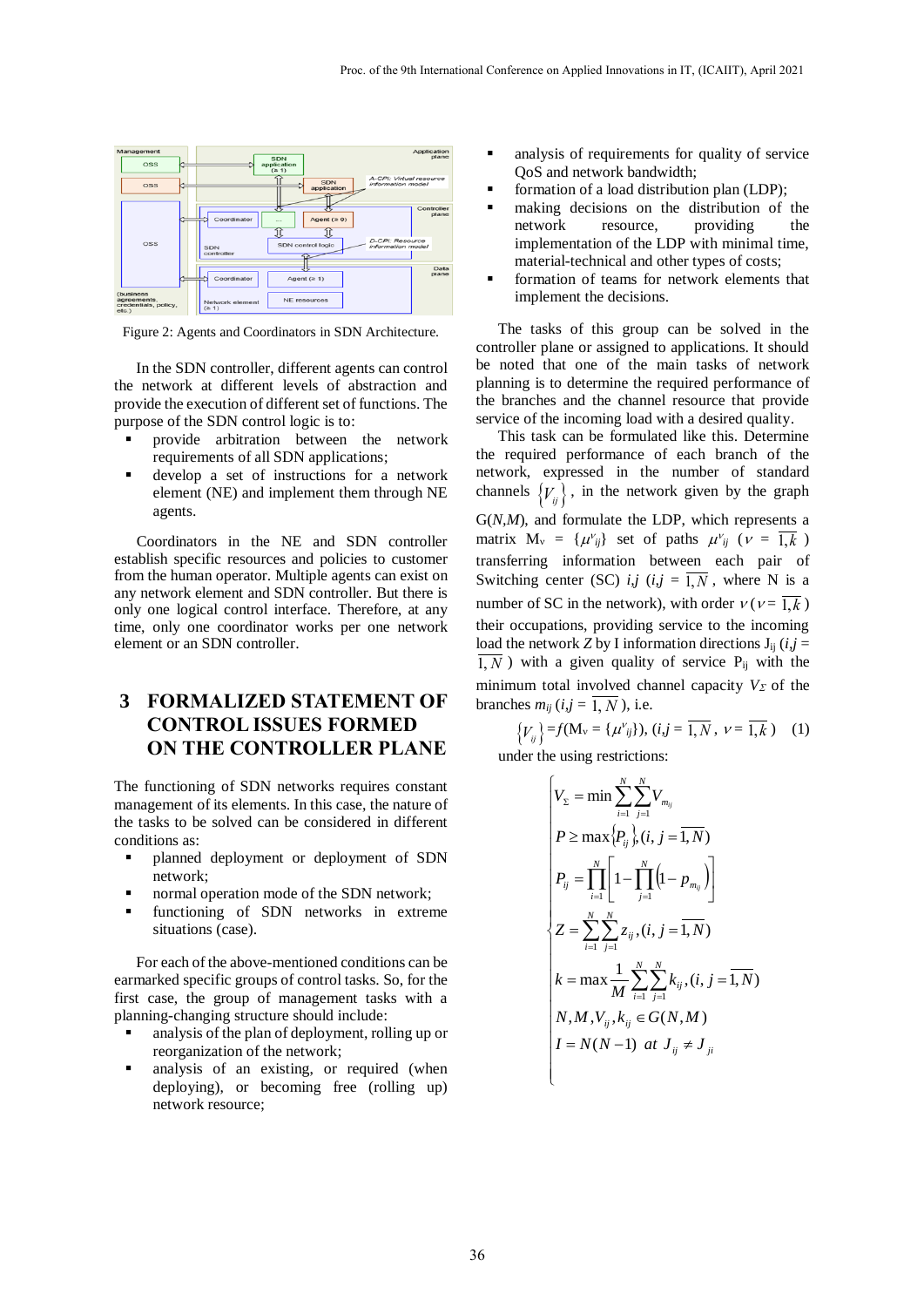where *P* - permissible denial-of-service rate in the direction of communication;

 $P_{ij}$  – real probability of fault of service in information directions  $(i, j = 1, N)$ ;

 $k_{ij}$  - utilization factor in branches  $m_{ij}$  ( $i, j = 1, N$ );

 $z_{ij}$  – incoming load to the service in information directions;

 $p_{m_{ij}}$  - probability of losses on branches;

*М -* number of branches in the network.

Equation (1) is rather complicated and solutions cannot always be obtained. Therefore, sometimes solve a little simplified problem:

$$
\mathbf{V} = \left\{ V_{ij} \right\}, \left( i, j = \overline{1, N} \right) \tag{2}
$$

using the following system of restrictions:

$$
\begin{cases}\nV_{\Sigma} = \min \sum_{i=1}^{N} \sum_{j=1}^{N} V_{m_{ij}} \\
M_{\nu} = \left\{ \mu_{ij}^{\nu} \right\} \left( i, j = \overline{1, N}, \nu = \overline{1, k} \right) \\
P \ge \max \left\{ P_{ij} \right\} \left( i, j = \overline{1, N} \right) \\
P_{ij} = \prod_{i=1}^{N} \left[ 1 - \prod_{j=1}^{N} \left( 1 - p_{m_{ij}} \right) \right] \\
Z = \sum_{i=1}^{N} \sum_{j=1}^{N} z_{ij}, (i, j = \overline{1, N}) \\
k = \max \frac{1}{M} \sum_{i=1}^{N} \sum_{j=1}^{N} k_{ij}, (i, j = \overline{1, N}) \\
N, M, V_{ij}, k_{ij} \in G(N, M) \\
I = N(N-1) \text{ at } J_{ij} \neq J_{ji}\n\end{cases}
$$

That is, in the process of calculating the required channel capacity of the network branches, it is assumed that the LDP is given.

During the normal functioning of the network, the main management tasks are:

- monitoring the technical condition of network elements and estimation the values of the parameters of its functioning;
- method, recording and processing of data on the technical failures in network elements, leading to a degradation in the parameters of the functioning of communication directions;
- control of indicators of bandwidth of branches and directions of communication;
- establishing the facts of deviation of parameter values from the established norm;
- identification of places and causes of network failure;
- determining a way to restore the normal network functioning;
- making a decision to restore the normal network functioning;
- formation of a team for control objects in order to implement the decision.

The main task of the SDN network controller is to form a LDP (load distribution plan) that provides the specified characteristics and efficiency of the network equipment use, i.e.:

$$
M_{v} = \{\mu^{v}_{ij}\} \ (i,j = \overline{1,N}, \ \nu = \overline{1,k} \ )
$$
 (3)

under the following system of restrictions

the following system of restrictions  
\n
$$
\left\{V^* = \max\left\{\sum_{i=1}^N \sum_{j=1}^N \left[f\left(P_{ij}\right)\left(V_{ij} - V_{ij}^0\right)\right]\right\}
$$
\n
$$
V = \left\{V_{m_{ij}}\right\}, (i, j = \overline{1, N})
$$
\n
$$
Z = \left\{Z_{m_{ij}}\right\}, (i, j = \overline{1, N})
$$
\n
$$
P \geq \left\{P_{ij}\right\}, (i, j = \overline{1, N})
$$
\n
$$
P_{ij} = \prod_{i=1}^N \left[1 - \prod_{j=1}^N \left(1 - p_{m_{ij}}\right)\right]
$$
\n
$$
V_{ij}, Z_{ij}, P_{ij}, p_{m_{ij}}, N, M \in G(N, M)
$$

$$
V_{ij}, Z_{ij}, P_{ij}, p_{m_{ij}}, N, M \in G(N, M)
$$
  
where  $V^*$  - the number of channels, deleting which

from the branch does not lead to  $P_{ij} > P$ ;

$$
f(P_{ij}) = \begin{cases} 1, if \ \max\{P_{ij}\} \le P \\ \gamma_{ij}, if \ \max\{P_{ij}\} > P \end{cases};
$$

$$
\gamma_{ij} = \begin{cases} 1, or \ V_{ij} \ge V_{ij}^0 \\ 0, or \ V_{ij} < V_{ij}^0 \end{cases};
$$

*Vij* - number of channels in a branch;

 $V^{0}$ <sub>*ij*</sub> - required number of channels in a branch  $m_{ij}$ to service the incoming load with a given quality.

The value of  $V^*$  can acts as an assessment of management efficiency when comparing different SDN management applications.

If the LDP generated by the SDN controller is close to optimal, then in the normal functioning of the communication network, as a rule, the operationaltechnical requirements will be satisfied.

An extreme situation may turn out to be one of the conditions for the "normal" functioning of a controlled communications network. Under such conditions, the role of SUSS is especially significant, and the tasks solved by this system have a number of specific features. These tasks, first of all, can be attributed:

 organization of a system for collecting data about damage on the elements and sections of a controlled communication network;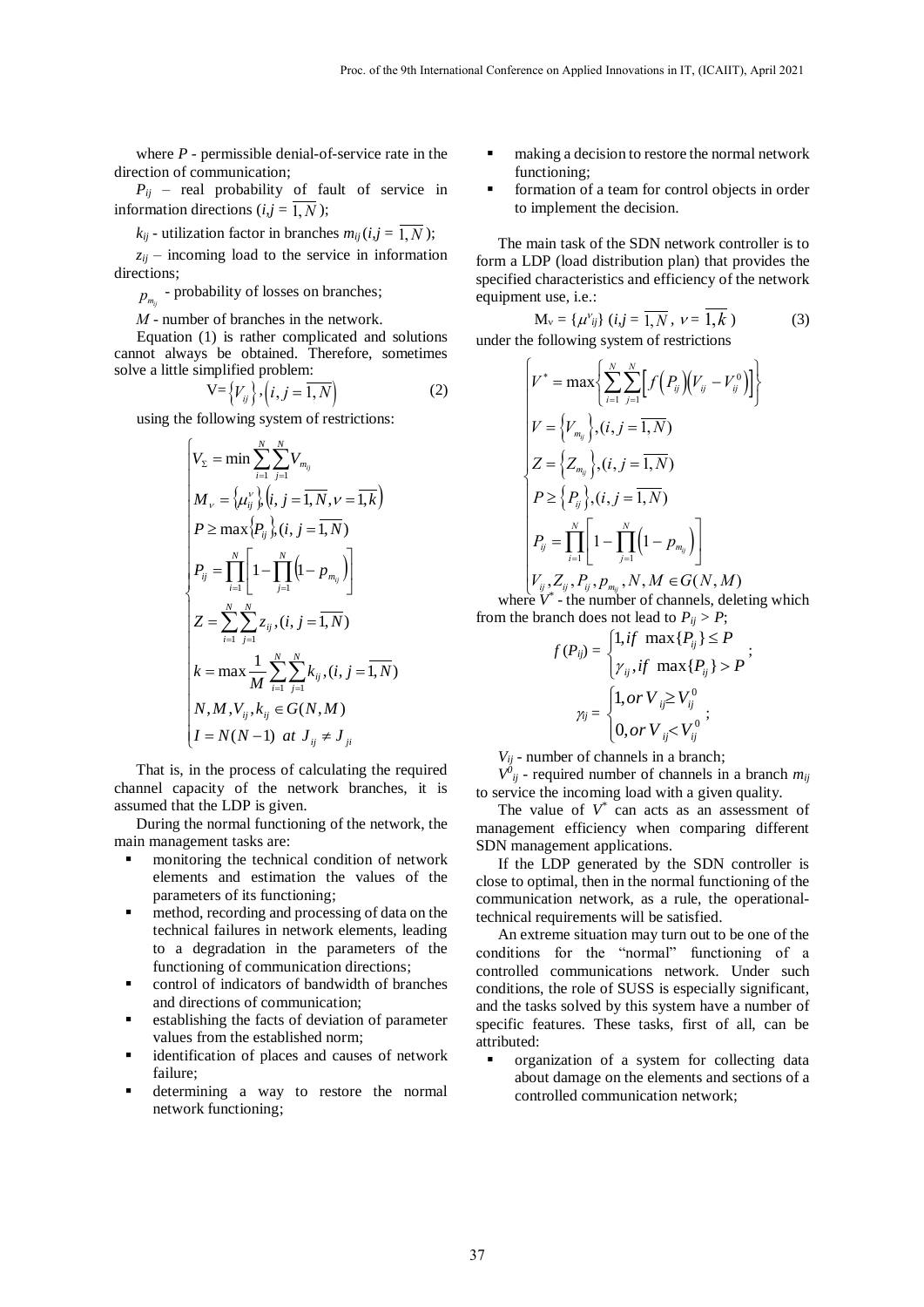- method and processing of data about the damage on the elements and sections of the network;
- determining the type of damage to elements and sections of the network;
- accounting of the resource of the managed network, providing the functioning of the existing communication directions;
- accounting for the reserve network resource and determining the places of its exploitation;
- estimation of the expediency of introducing restrictions on incoming load;
- formation (re-formation) of LDP for the existing directions of communication;
- clarification of requirements for the quality of service in the areas of communication;
- making decisions for the restoration of damaged network elements, reducing the influence of damaging factors;
- formation and transmission of commands to control objects and providing control over their implementation.

In the event of extreme situations on the communication network associated with the impact of external damaging factors on it, the Controller is transferred to a special operating mode. To estimate the situation on the Controller communication network, using (3) will be solved. As a result, it may turn out that the quality of service  $P < \max \{P_{ij}\}\$ in some directions of communication below the required standards. Under these conditions, first of all, an attempt is made to bring the characteristics of the network to the required standards by redistributing

and limiting the number of ways of transmitting information in terms of communication directions, i.e. 
$$
v = \min \sum_{i=1}^{N} \sum_{j=1}^{N} \left[ v_{ij} - v'_{ij} \right] (i, j = \overline{1, N})
$$
 (4)

under the following restrictions:

$$
\sum_{i=1}^{n} \sum_{j=1}^{n} {y \choose j} \cdot (y, y)
$$
\nThe following restrictions:

\n
$$
\begin{cases}\nM_v = \left\{ \mu_{ij}^v \right\}, (i, j = \overline{1, N}, v = \overline{1, k}) \\
V = \left\{ V_{ij} \right\}, (i, j = \overline{1, N}) \\
Z = \left\{ Z_{ij} \right\}, (i, j = \overline{1, N}) \\
P \ge \max \left\{ P_{ij} \right\}, (i, j = \overline{1, N}) \\
N, M, Z, P, V, M_v \in G(N, M)\n\end{cases}
$$

where  $v_{ij}$  - possible ways of transferring information in the direction,

 $v'_{ij}$  ways of transmitting information, which are prohibited from usage.

If the measures taken do not lead to the desired result, then the next step is to put into operation the existing reserve of forces and means. At this stage, the minimum required additional resource is determined, which provides that the network characteristics are<br>brought to the required standards, i.e.<br> $V_0 = \min \left\{ \sum_{i=1}^N \sum_{j=1}^N \left[ m_{ij} (V_{ij} - V_{ij}^0) \right] \right\} (i, j = \overline{1, N})$  (5)

brought to the required standards, i.e.  
\n
$$
V_0 = \min \left\{ \sum_{i=1}^{N} \sum_{j=1}^{N} \left[ m_{ij} \left( V_{ij} - V_{ij}^0 \right) \right] \right\} (i, j = \overline{1, N}) \tag{5}
$$

with the following restrictions:

$$
\left[\frac{1}{i-1}\sum_{j=1}^{i-1} \binom{y}{j} \cdot \binom{y}{j} \cdot \binom{y}{j}\right]^{k}
$$
\nFollowing restrictions:

\n
$$
\begin{cases}\nM_v = \left\{\mu_{ij}^v\right\}, \left(i, j = \overline{1, N}, v = \overline{1, k}\right) \\
Z = \left\{Z_{ij}\right\}, \left(i, j = \overline{1, N}\right) \\
P \ge \max\left\{P_{ij}\right\}, \left(i, j = \overline{1, N}\right) \\
N, M, Z, P, V, M_v \in G(N, M) \\
m_{ij} = \begin{cases}\n0, \text{if } V_{ij} \ge V_{ij}^0 \\
1, \text{if } V_{ij} < V_{ij}^0\n\end{cases},\n\end{cases}
$$

where  $V^{0}_{ij}$  – the actual (available) resource of channels in the network;

 $V^0_{ij}$  - the resource of channels in the network, which is necessary to ensure a given quality of service;

 $V_0$  - the number of channels that must be added to the network in order to bring the characteristics to the required standards.

If the required number of channels exceeds the available reserve, then the next measure to bring the network characteristics to the required standards may

be to limit the incoming load, i.e.  
\n
$$
Z_0 = \min \sum_{i=1}^{N} \sum_{j=1}^{N} \left( Z_{ij} - \Delta Z_{ij} \right) \left( i, j = \overline{1, N} \right)
$$
\n(6)

under the following restrictions:

$$
\begin{aligned}\n&\text{the following restrictions:} \\
&\quad \left\{\n\begin{aligned}\nM_v &= \left\{\mu_{ij}^v\right\}, \left(i, j = \overline{1, N}, v = \overline{1, k}\right) \\
V &= \left\{\nu_{ij}^v\right\}, \left(i, j = \overline{1, N}\right) \\
P &\geq \max\left\{P_{ij}^v\right\}, \left(i, j = \overline{1, N}\right) \\
N, M, P, V, M_v &\in G(N, M)\n\end{aligned}\n\end{aligned}
$$

It should be noted that it is rather difficult to obtain a solution to control problems (4), (5), (6) for real large-scale switched networks.

Sometimes, in the event of extreme situations, instead of the requirement to bring the network characteristics to the normalized values, a condition is set to provide the possible bandwidth with the maximum acceptable quality. In this case, the specified quality of service is provided for customers and messages of higher categories. At the same time, the quality of service for the lower categories is not standardized.